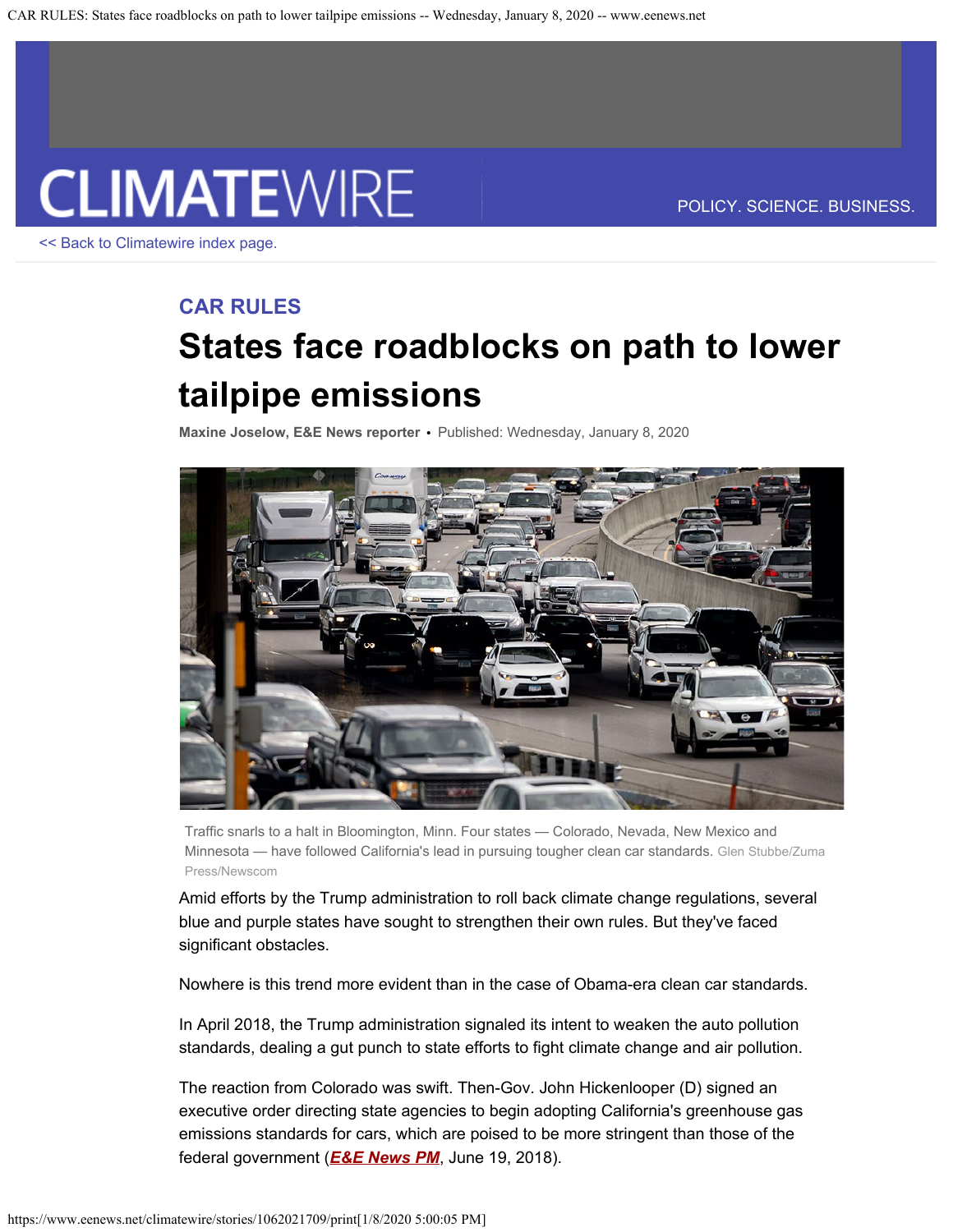A few months later, the November 2018 midterm elections ushered in a new wave of Democratic governors with strong climate credentials. Three of those governors — Michelle Lujan Grisham of New Mexico, Steve Sisolak of Nevada and Tim Walz of Minnesota steered their states toward the tougher car rules, as well.

In Colorado, newly elected Gov. Jared Polis (D) went a step further. Soon after taking office, he signed an order directing state agencies to begin adopting California's zero-emissions vehicle program, which seeks to boost sales of plug-in hybrid and electric vehicles (*Climatewire*, Jan. 18, 2019). The three other states have considered the program, too.

Yet for all four states, the path toward tougher climate rules for cars has not been smooth. There have been multiple roadblocks along the way, according to interviews with 12 people involved in the deliberations and a review of state lobbying records.

From Minnesota to New Mexico, some common themes have emerged. Auto dealers have sounded the alarm that the new rules would raise prices for consumers. The oil and gas industry has joined with conservative groups to decry the rules as costly and burdensome. And auto trade associations have hired small armies of lobbyists to air their concerns in closed-door meetings with state officials.

Amid this avalanche of opposition, only Colorado officially has committed to adopting both California's low-emissions vehicle (LEV) standard and zero-emissions vehicle (ZEV) program. Nevada officials are still weighing the rules, while Minnesota and New Mexico are still early in their planning processes.

These results showcase the difficulties of enacting climate-friendly transportation policy, even in blue or purple states where Democrats control the governor's mansion and in some cases the legislature.

It's a cautionary tale for states looking to tackle pollution from transportation, which recently surpassed the power sector as the country's largest source of planet-warming emissions.

## **'Being regulated by California bureaucrats'**

In Colorado, auto dealers fought hard against the new climate regulations.

Leading the charge was the Colorado Automobile Dealers Association, which represents about 260 dealers in the state. The group argued the new rules would raise the sticker price of new cars, forcing consumers to hang on to their older, more polluting vehicles.

"When both regs are in place, we anticipate higher prices," Tim Jackson, the president of CADA, said in an interview. "That will keep people from buying their next new car. So it may actually have an adverse impact on the environment by keeping consumers in higheremitting cars."

To back up its claims, CADA commissioned a study from the Virginia-based firm Energy Ventures Analysis Inc. The study found that adopting the LEV standard would raise the price of new cars by \$2,500, while adopting the ZEV program would result in an additional \$500 increase.

State officials were unmoved by these findings. They noted that Energy Ventures Analysis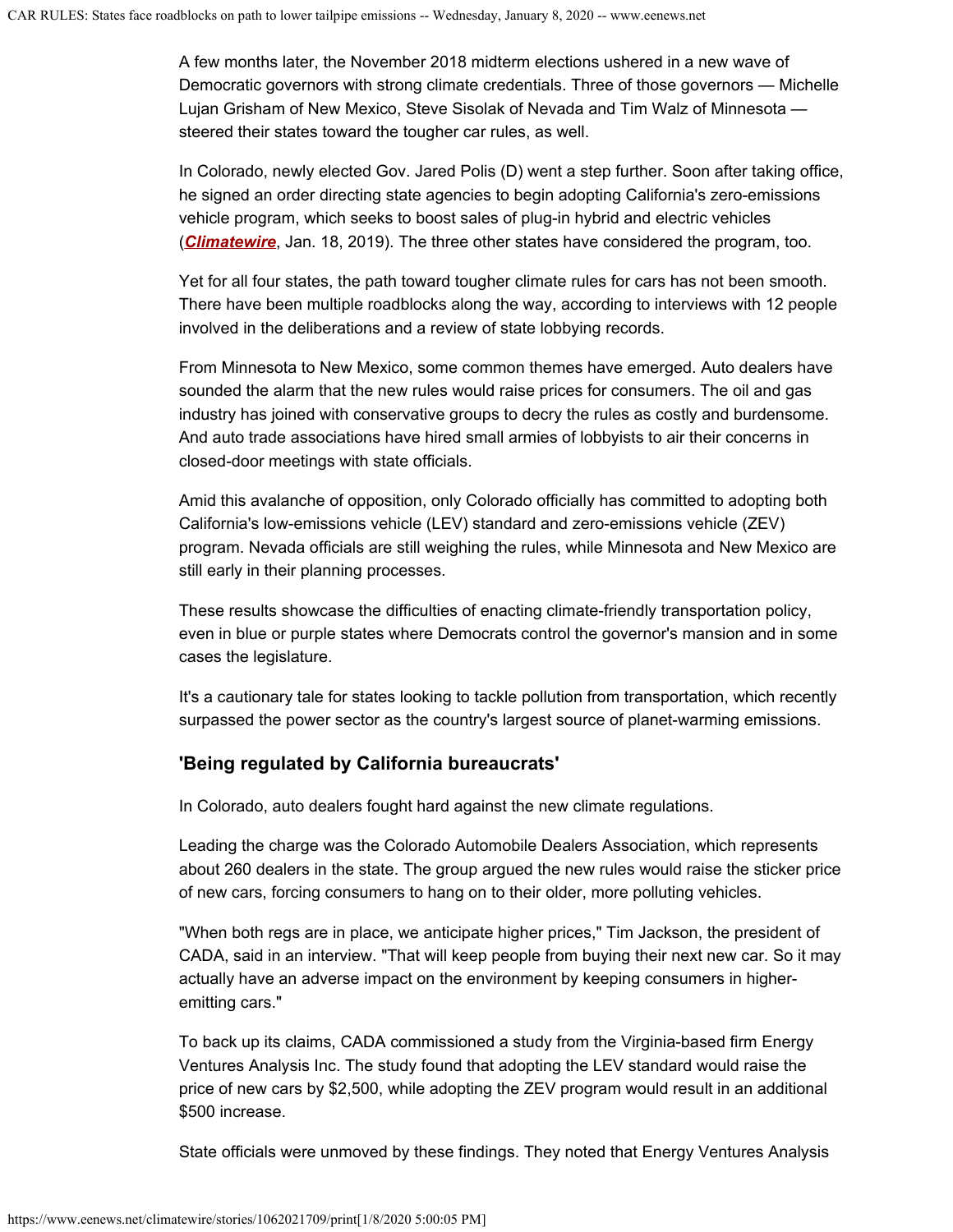has faced criticism before for taking the side of the fossil fuel industry.

In 2015, for instance, the National Mining Association hired the firm to produce a report showing that the Clean Power Plan would raise electricity prices nationwide. That prompted a Natural Resources Defense Council analyst to **counter** that the firm was "widely recognized for their biased views and industry-influenced reports."

For its second attempt at quashing the new rules, CADA turned to the courts. It filed a **lawsuit** alleging that the rules "would have a direct adverse effect" on dealers and consumers.

That attempt, too, was unsuccessful. A district judge tossed the suit this summer, saying the dealers association had failed to demonstrate that the rules would materially harm its legally protected interests (*Climatewire*, July 10, 2019).

The loss hasn't prevented dealers from raising an outcry in the three other states, though they've stopped short of litigation.

Scott Lambert, president of the Minnesota Automobile Dealers Association, estimated that adoption of the tougher tailpipe rules would raise the price of new cars in the state by \$800 to \$2,000.

"This is a hypercompetitive business, and an \$800 difference is just gonna kill my dealers in terms of their ability to export cars into other states," he said.

Lambert also raised ideological concerns about borrowing regulations from California, which has different demographics and air quality issues than his Midwestern state.

"I object to being regulated by California bureaucrats who are not associated with anyone in Minnesota," he said. "We're an agricultural state. A lot of people here haul boats and snowmobiles. They throw hockey bags into the backs of their minivans. And I don't think that demographic matches up well with the California regulations, which are really based on dense urban areas with smog."

Andy MacKay, executive director of the Nevada Franchised Auto Dealers Association, said he shares these concerns and plans to communicate them to the state Office of Energy in the coming months.

#### **'Not based in reality'**

Amplifying the auto dealers' concerns in the four states were groups tied to the fossil fuel industry and the Koch network.

In Colorado, a group called the Freedom to Drive Coalition raised strong objections to the ZEV program, saying it would harm consumers while yielding few environmental benefits.

The coalition's members included oil and gas interests such as the American Fuel and Petrochemical Manufacturers and the Colorado Petroleum Association. Fielding media inquiries for the coalition was Sean Paige, the former acting director of Americans for Prosperity Colorado, the state chapter of billionaire Charles Koch's national political organizing group.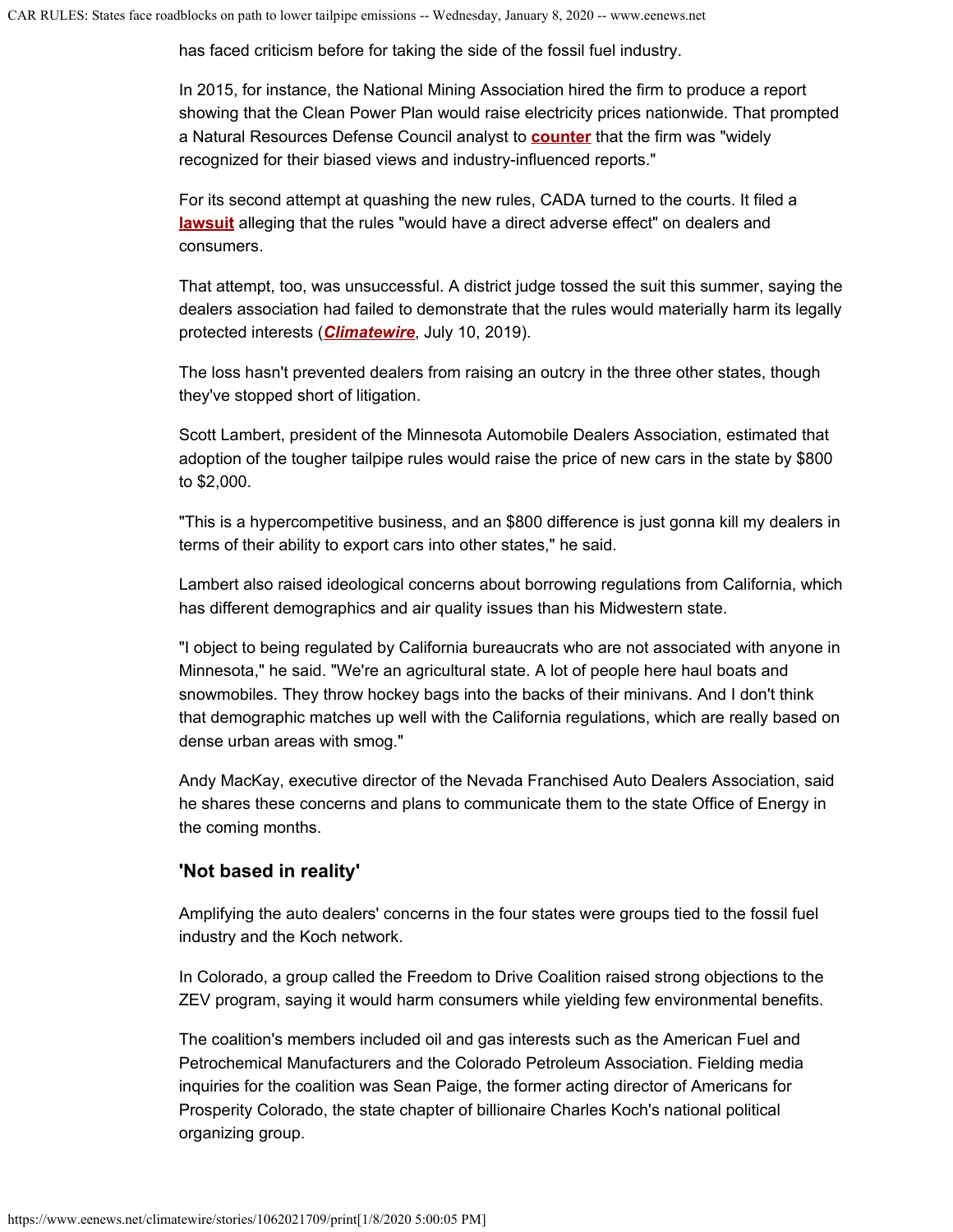Reached via email, Paige redirected E&E News to Kelly Sloan, the executive director of the Freedom to Drive Coalition and owner of Sloan & Associates Public Affairs LLC.

"We have nothing against electric vehicles," Sloan said in an interview. "I think they're fine. I'd probably have one myself if I could afford it. The problem we have is the government trying to force them onto a marketplace that's not ready for them, and especially using a mandate that was developed in California for California, for their specific climate and driving conditions."

Sloan added that the majority of electricity in Colorado comes from natural gas or coal, so adding more EVs to the roads would do little to improve air quality.

Will Toor, executive director of the Colorado Energy Office, rejected these claims in an interview.

"They made technically very flawed arguments that there were no air quality benefits from zero-emission vehicles, ignoring the changes that have taken place to the electric grid in Colorado," Toor said of the Freedom to Drive Coalition. He noted that the state's electricity generation from renewable sources has more than doubled since 2010.

"They basically just made a set of arguments that were very weak from a technical perspective and not based in reality," he said.

In Minnesota, a conservative think tank called the Center of the American Experiment created a template for people to submit public comments opposing the new rules.

The think tank is a member of the Koch-funded State Policy Network, according to *DeSmog*, a website that tracks the messaging of fossil fuel companies and their allies.

The Center of the American Experiment has received more than \$180,000 from the Donors Capital Fund, an outfit that has funded climate denial groups, according to *DeSmog*.

Of the more than 600 **public comments** that poured in, roughly 13% used identical language provided by the Center of the American Experiment, according to an **analysis** by *DeSmog*.

"They created a script that was posted on their website. Basically anyone could just simply copy and paste this prewritten script and submit it as a comment," said Dana Drugmand, a *DeSmog* reporter and author of the analysis.

In Nevada, the Western States Petroleum Association is carefully evaluating the potential new rules. The transportation sector accounts for 80% of petroleum products used in the state.

"Our industry is proud to provide the critical transportation fuels that Nevadans use every day to drive the state's economy," WSPA President Catherine Reheis-Boyd said in an emailed statement to E&E News.

"While there are no specific policy proposals to provide input on currently, WSPA looks forward to participating in the public process to develop the recommendations due to the governor by the end of the year," she said.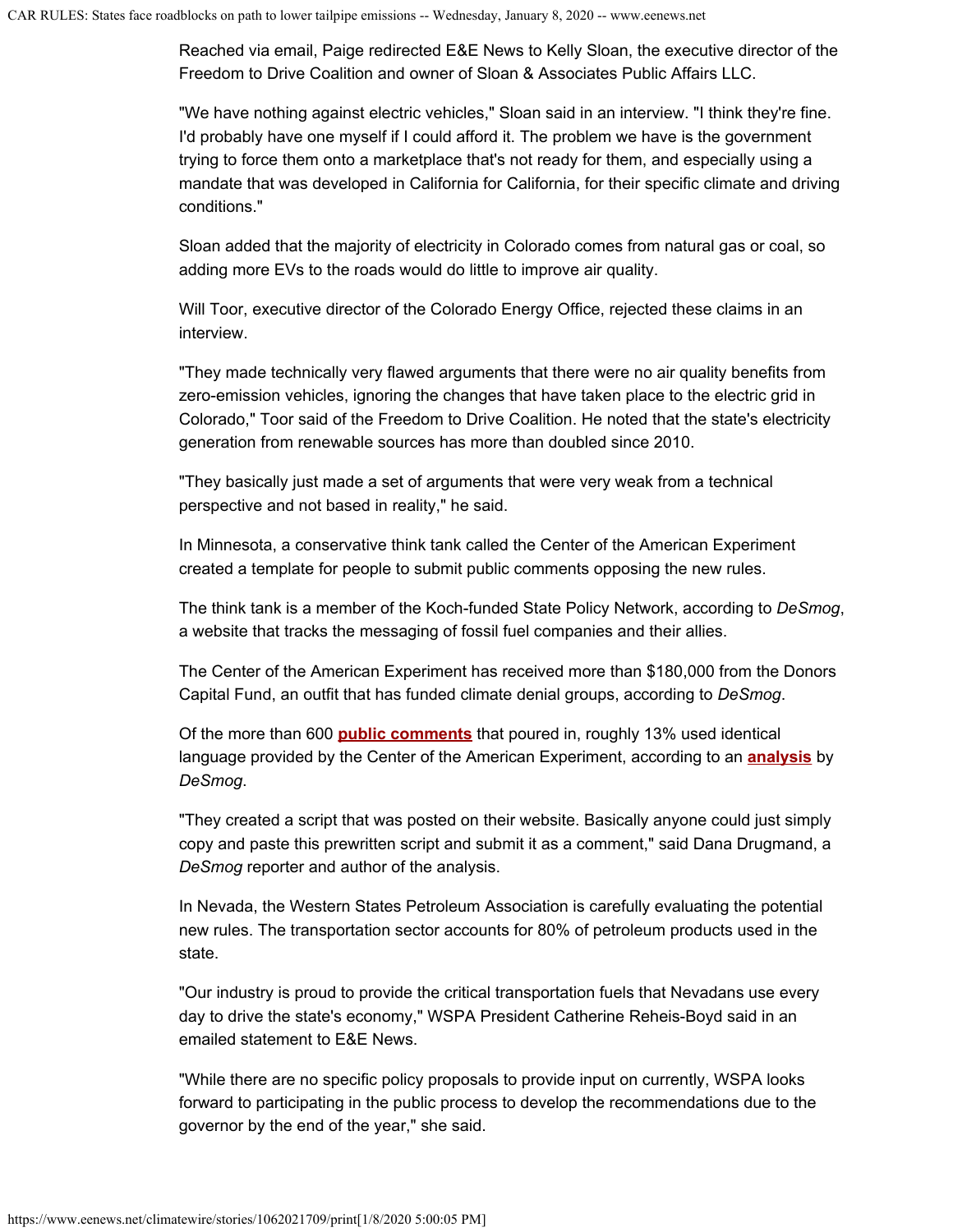# **Lobbying blitz**

Auto trade associations also beefed up their lobbying muscle in the four states weighing the new climate rules.

An industry source recalled that a lobbyist for the Association of Global Automakers — a powerful trade association whose members include Toyota Motor Corp. and Nissan Motor Co. Ltd. — visited all four states in rapid succession in August.

"It was funny. When I was at a ZEV hearing in Colorado, a representative from Global actually said to me that she was traveling for the rest of the next week, starting with New Mexico and essentially going to hit all of the clean car states, the ones that were considering adoption," said the industry source, who requested anonymity because they were not authorized to discuss the matter publicly.

The Alliance of Automobile Manufacturers — another powerful trade association whose members include General Motors Co. and Ford Motor Co. — also staffed up on lobbyists in the four states.

For help in reaching Colorado officials, the Auto Alliance tapped the Denver-based government relations firm Colorado Advocates Inc., according to state lobbying **records**.

Toor, the executive director of the Colorado Energy Office, recalled meeting with the Auto Alliance several times. He said the meetings were primarily focused on crafting an alternative to the ZEV program based on voluntary sales targets for EVs.

In the end, the two parties were unable to reach an agreement on an alternative. So the state moved forward with the ZEV program as planned.

Still, important concessions were made by both sides. The Auto Alliance agreed to issue a supportive public statement about the ZEV program — and more importantly, not to file a lawsuit over it. And the Colorado Energy Office agreed to structure the program so that manufacturers could "bank" credits for selling more EVs — a top priority for the trade association, Toor said.

In Nevada, the Auto Alliance hired three Reno-based lobbyists from the firm Lewis Roca Rothgerber Christie LLP, according to the state lobbying disclosure **database**. And in Minnesota, the trade association tapped two St. Paul-based lobbyists from the firm Messerli Kramer, the **database** shows.

Asked for comment, Auto Alliance spokesman Wade Newton said in an email: "We've always said that the way to get to an EV future — in any state — is by thoughtful consideration of positive policies on a reasonable timeline. It takes time to build a productive EV market."

A spokeswoman for Global Automakers didn't respond to multiple requests for comment.

## **Stuck in neutral**

As it stands, only Colorado has officially committed to implementing both the LEV standard and the ZEV program. The other three states are still weighing the possibility.